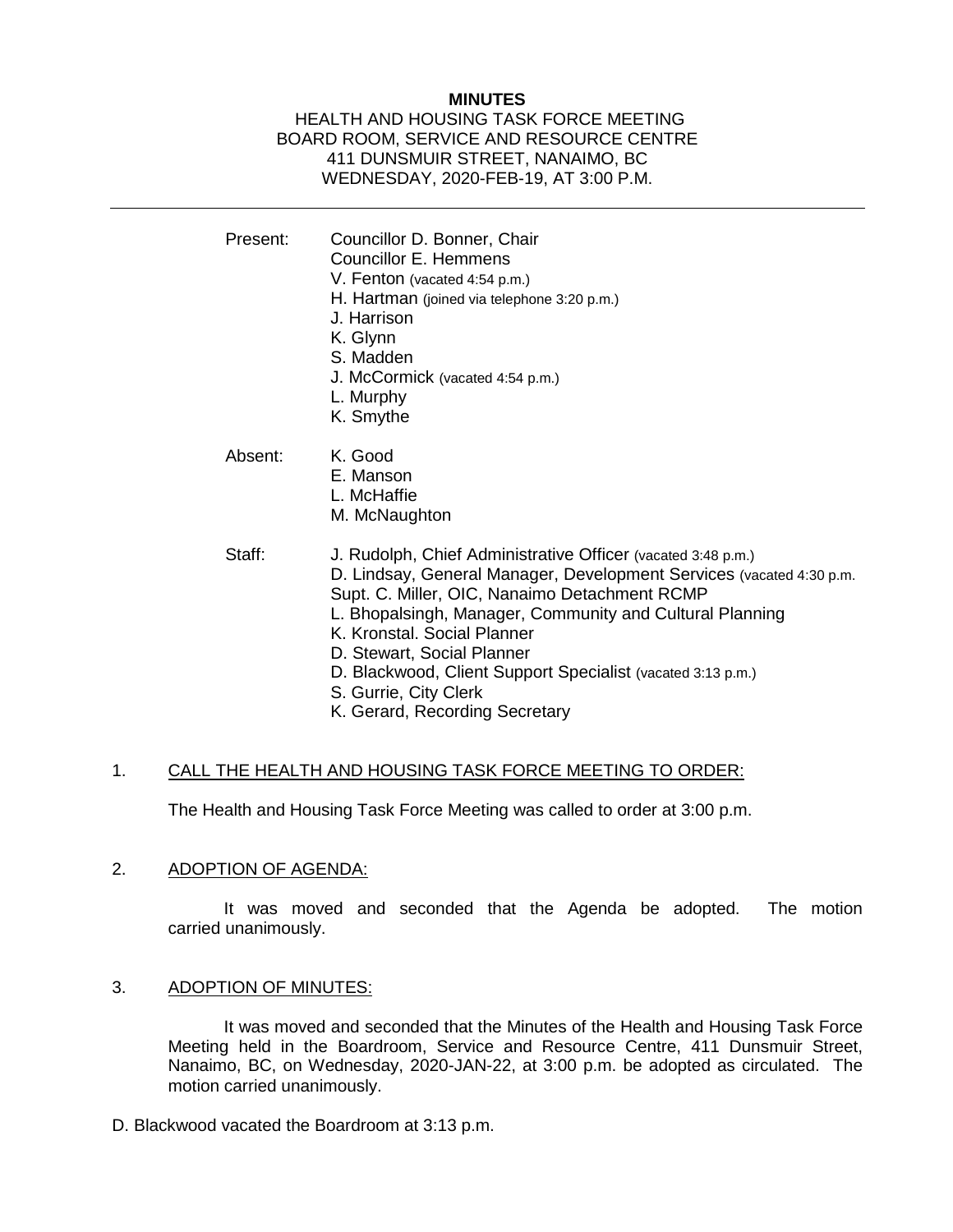# 4. PRESENTATIONS:

(a) Dr. Alina Turner and Dena Kae Beno re: Building a Path Forward

Dr. Alina Turner provided a presentation via video conference as follows:

- Needs assessment components include:
	- o Data Analysis
	- o Community Engagement<br>o Social Impact Audit
		- Social Impact Audit
	- o System Asset Mapping
- Needs assessment highlights include low income, core housing needs and extreme core housing need
- Income gap: 17.3% of people are in low-income housing and 40.8% of those are single parents
- 4,165 people are at risk of homelessness in Nanaimo
- Reviewed statistics relating to housing needs within Nanaimo
- 89 people died of overdoses in Nanaimo during 2017-2018
- Indigenous and immigrant population has increased steadily year to year and Nanaimo's population is increasing faster than the rest of BC
- Homeless population has been steadily increasing since 2016
- Smaller household sizes in Nanaimo compared with the province and Nanaimo has a slightly higher proportion of households with a member with a disability compared to provincial average
- Households with renters, single parents, singles, indigenous, youth and households with a person with a disability are more likely to face housing affordability issues
- Needs Assessment Highlights:
	- o Life expectancy has been increasing but recently steadied
	- o Nanaimo Overdose Prevention Site on Wesley Street 3 years operation
	- o 2020 estimated 1,200 people with opiate-based substance use disorders
	- o Mental health concerns such as schizophrenia and delusional disorders are more prevalent in Nanaimo than BC and Island Health overall
- System Mapping:
	- o 600 listings of programs and services available in Nanaimo<br>
	o 135 locations within Nanaimo offering housing and health pr
	- 135 locations within Nanaimo offering housing and health programs
	- o Need for more data to improve analysis
	- o From July to December 2019 there were 3785 HelpSeeker interactions in Nanaimo
	- o When someone logs in and looks for an assistance item it automatically logs the request and will show a pattern of the most requested services
- Additional data needed includes Police and Fire services, correctional data concerning mental health, addictions, homelessness, and shelter use
- Shelter use data is critical to the system mapping and the financial model
- Policing data including calls on social disorder and domestic violence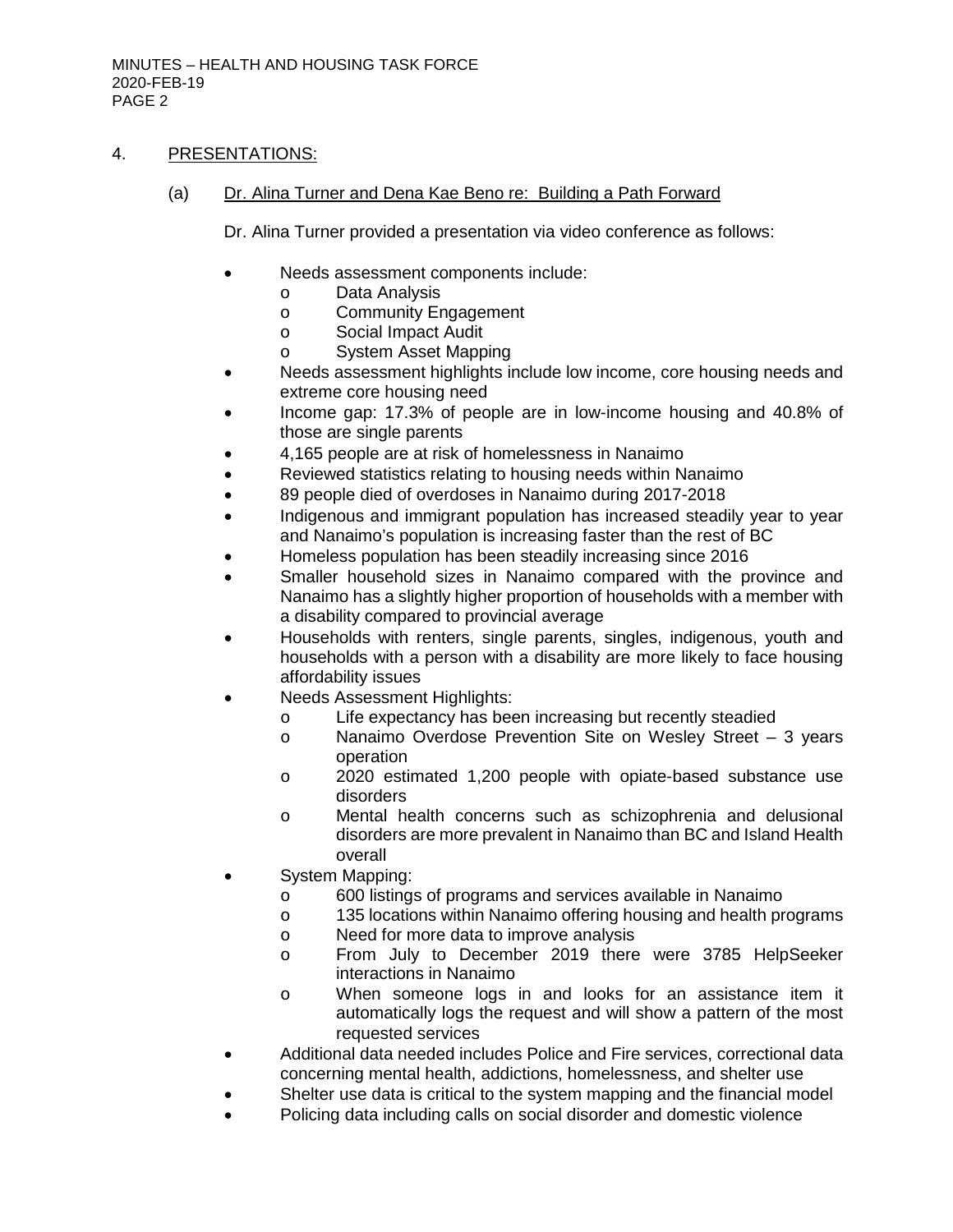- Social Impact Audit is a process to help communities analyze financial flows locally, identify service gaps, guide innovative models of service delivery and promote the coordination of resources available to individuals
- Needs assessment is a process to help communities identify service gaps, guide service delivery, and coordinate resources
- Financial information from different levels of government can be used to examine data patterns, establish connections between examine data patterns, establish connections between programs/services/supports, identify overlapping funding and service gaps
- J. Rudolph vacated the Boardroom at 3:48 p.m.

Dr. Alina Turner continued her presentation:

- Data collected helps show attendance rates at service providers which can identify gaps in assistance programs
- Various engagement approaches:
	- o include design labs dated March  $2^{nd}$  to  $6^{th}$ , March  $23^{rd}$  to  $27^{th}$  and will include open labs, indigenous engagement and lived ex engagement
	- o Community Safety design lab will be invite only and will include RCMP members
	- o One task force member will be asked to attend each design lab to greet the design lab participants
	- o Ensure design labs are an opportunity to engage in dialogue and conversation in an open, safe place
	- o Indigenous engagement will occur in April and a specific agenda and will include indigenous members and leaders
- Objective of communication is to:
	- o Create awareness about actions being taken to end homelessness
	- o Encourage participation in solutions-based engagement
	- o Shift public conversation to one based-on accurate information, solutions and understanding
- Goal is to create a system that works for everyone
- Implementation Governance who supports coordination and activities

D. Lindsay vacated the Boardroom at 4:30 p.m.

- Need to ensure when mistakes are made or an obstacle comes up that the program is flexible and can change quickly to ensure all users are able to access the resources they need
- Provided a Roadmap outlining 4 steps: Start-up & Research, Direction Setting, Refining Priorities, and Implementation Start-up
- Key Deliverables:
	- o Health & Housing Action Plan outlining priorities for Nanaimo<br>
	Systems map of 600 services operating in Nanaimo
	- o Systems map of 600 services operating in Nanaimo<br>
	o Strategic engagement to generate key stakeholder
	- Strategic engagement to generate key stakeholder buy-in, service providers, funders/policy makers and to inform public of efforts
	- o Integrated Funding Strategy to create co-investment model
	- o Integrated Coordinated Access model to support streamlined process
	- o Complex Needs Integrated Service Model